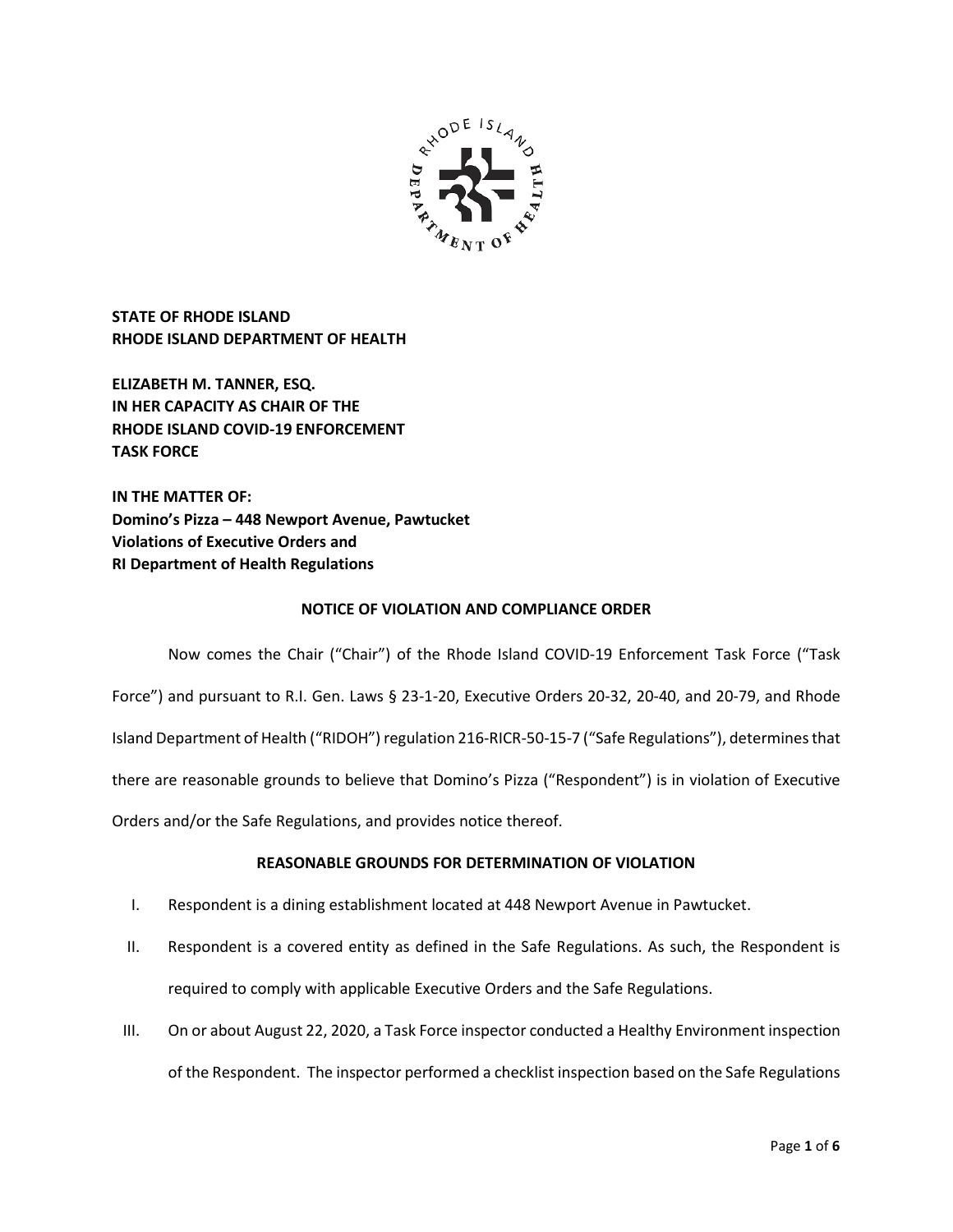and determined that Respondent scored a 9/11 for overall requirements. After the inspection, the inspector provided information and resources to the Respondent to help it achieve full compliance. This included a recommendation to the Respondent on how to access www.ReopeningRI.com and the relevant websites for the Executive Orders, rules, regulations, and guidance. The Respondent was also advised that an inspector would conduct a reinspection in the near future.

- IV. On or about October 17, 2020, a different Task Force inspector met with general manager Brandon Choquette ("General Manager") and conducted a reinspection of the Respondent. The inspector performed a checklist inspection based on the Safe Regulations and determined that the Respondent scored a 4/12 for overall requirements.
- V. Therefore, as a result of the Respondent's failure to comply with applicable Executive Orders and the Safe Regulations, and in the absence of any other information to rebut the allegations above, RIDOH has drawn the conclusion that the above allegations are true, and the Respondent is not in compliance with applicable Executive Orders and/or the Safe Regulations.

## **ALLEGED VIOLATIONS**

The following alleged violations stem from the October 17, 2020 reinspection.

I. Respondent is in violation of Section 7.4.1(A)(3) of the Safe Regulations, which requires all individuals in an establishment to wear cloth face coverings unless physical distancing or an exception applies and requires establishments to deny entry to any employee, who is not otherwise exempt from the requirement or who refuses to wear a cloth face covering when required. The inspector observed eight (8) employees in the store, of which seven (7) were either not wearing a cloth face covering or were wearing them improperly under their chins. More specifically, the inspector observed an employee who was not wearing a cloth face covering hand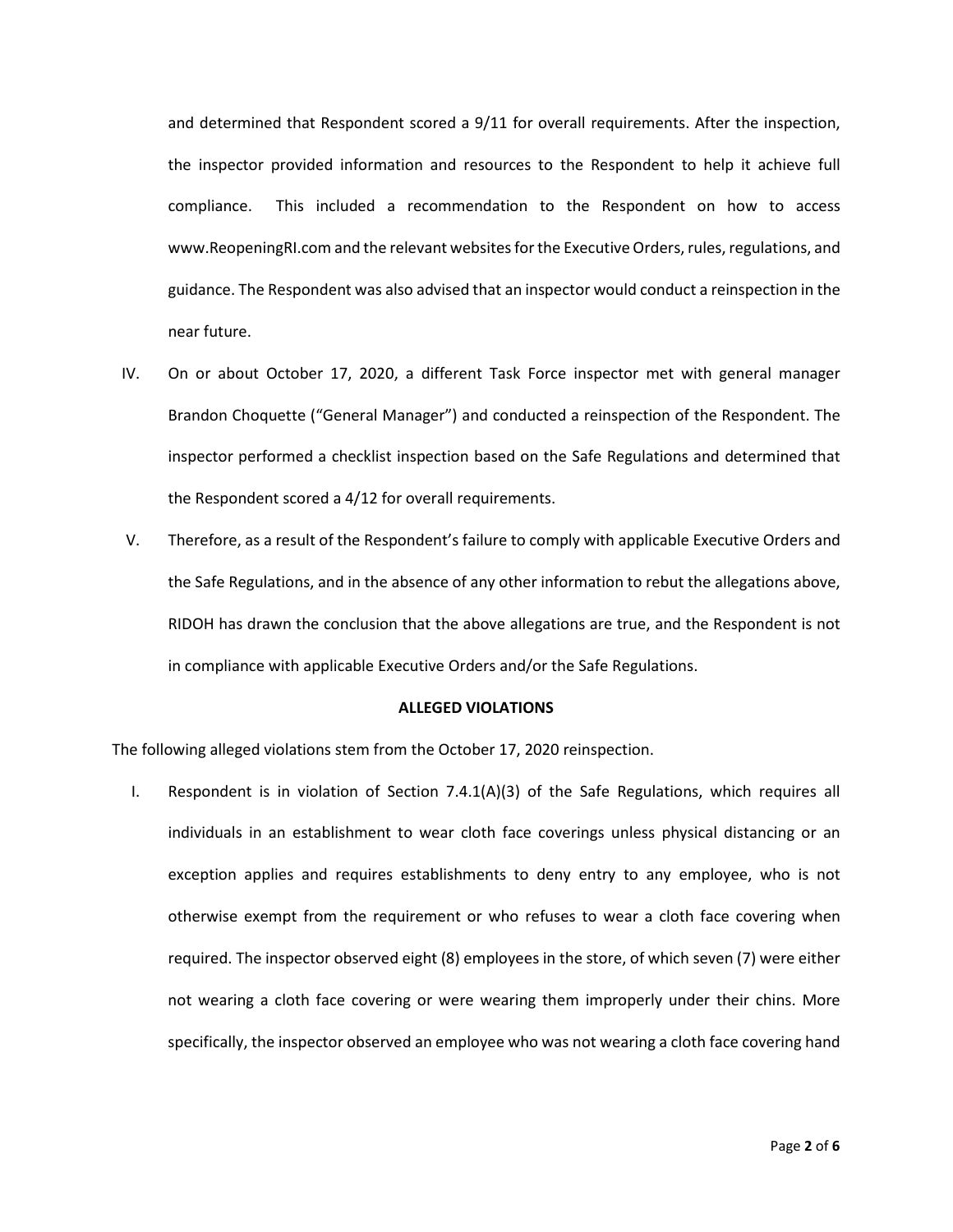a pizza to a customer. None of the employees claimed an exception, nor were the employees able to continuously maintain physical distancing.

- II. Respondent is in violation of Section 7.4.1(A)(1)(f) of the Safe Regulations, which requires the designation of a point of contact who is familiar with the applicable Executive Orders and the Safe Regulations, and who will work with RIDOH on testing, contact tracing, case investigation, isolation and quarantine follow up. Upon request, the General Manager admitted that he was not familiar with the regulations and he could not identify a point of contact who is familiar with the guidance and regulations.
- III. Respondent is in violation of Section 7.4.1(A)(1) of the Safe Regulations, which requires each covered entity to develop, maintain, and ensure compliance with a written plan for the safe operation of the establishment. Upon request, Respondent could not produce a written plan.
- IV. Respondent is in violation of Section 7.4.1(A)(1)(a) of the Safe Regulations, which requires establishments to ensure compliance with a plan that includes procedures relative to, among other things, physical distancing at all times, to the extent feasible, and additional measures to be taken in high traffic, communal, or other areas where physical distancing is not feasible. As stated, above, Respondent admitted to not having the required plan and the inspector observed that there were no measures in place to ensure that physical distancing was maintained.
- V. Respondent is in violation of Section 7.4.1(A)(4) of the Safe Regulations, which requires each covered entity to ensure the placement of posters or signs at entry to its establishments educating any individual at the establishment concerning entry screening, required physical distancing, use of cloth face coverings, and other subjects as provided in guidance issued by RIDOH. The inspector observed that none of the required information was posted at the entry to the establishment and concluded, therefore, that the Respondent failed to ensure the placement of required posters.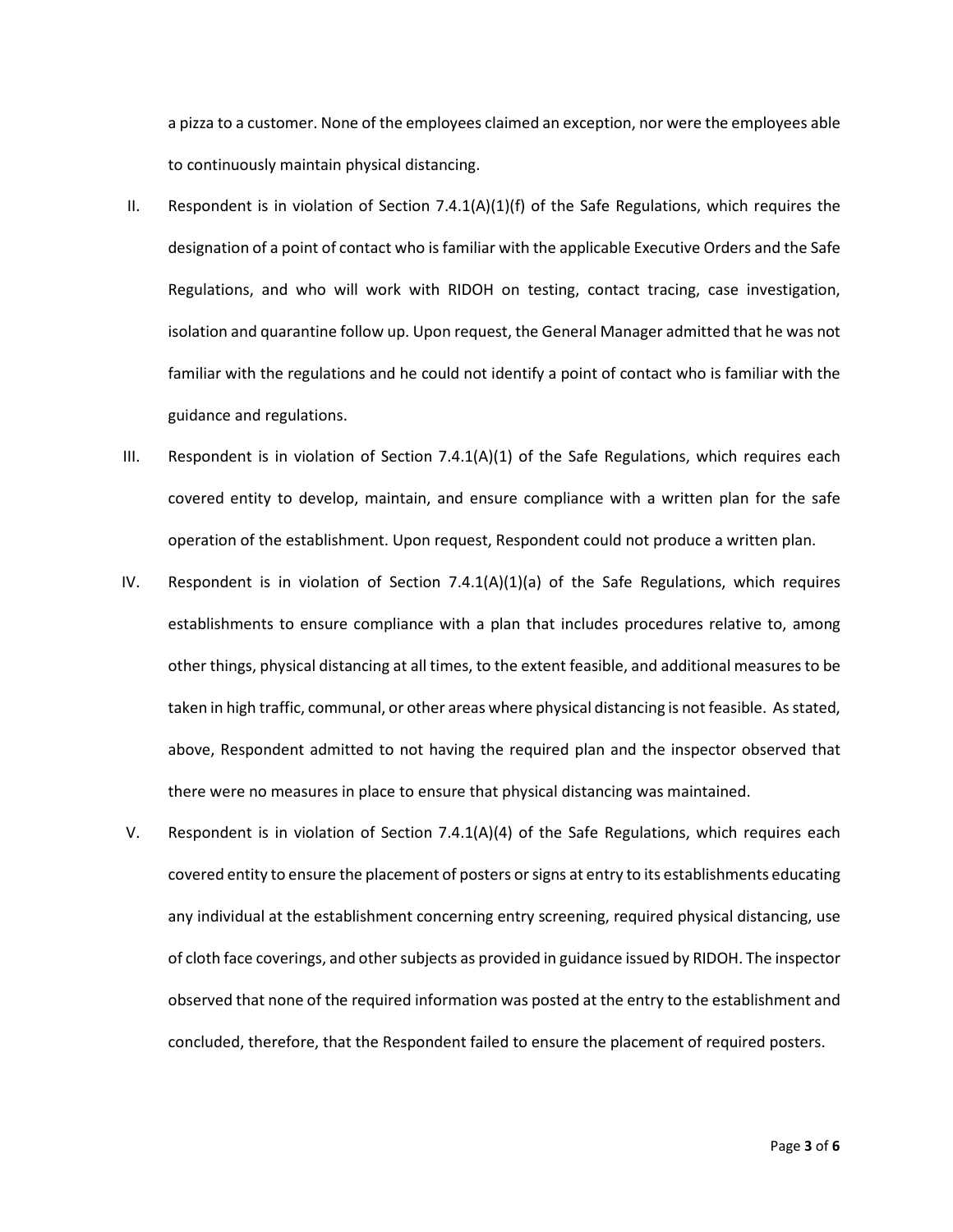- VI. Respondent is in violation of Sections 7.4.1(A)(6) & (7) of the Safe Regulations, which require each covered entity to ensure the performance of environmental cleaning of its establishments once per day and to maintain records documenting such environmental cleaning. Upon request, the Respondent could not produce the required records.
- VII. Respondent is in violation of Section 7.4.1(A)(5) of the Safe Regulations, which requires all covered entities to ensure that their establishments have their restrooms open, and that they have running water and are stocked with hand soap. If access to restrooms or running water is limited, the establishment shall ensure ready access to hand sanitizer at all times. The inspector observed that the Respondent did not have its restrooms open and it did not have ready access to hand sanitizer available.
- VIII. Respondent is in violation of Section 7.4.1(A)(2) of the Safe Regulations, which requires each covered entity to implement and ensure compliance with screening of all individuals entering its establishment(s) at any time for any reason. Upon inquiry, the Respondent admitted that it did not conduct entry screening. The inspector observed several customers enter the store, none of which was screened by the Respondent. In addition, there were no posters visible at or near the entrance concerning entry screening.

### **ORDER**

It is hereby ORDERED, that on or before the tenth (10<sup>th</sup>) day from service of this Notice of Violation and Compliance Order, Respondent shall remedy the above cited violations and come into full compliance with applicable Executive Orders and Regulations, by fulfilling the conditions as set forth below:

I. Respondent shall require all employees in its establishment to wear cloth face coverings unless physical distancing can be continuously maintained, or an exception applies. In accordance with Section 7.4.1(3)(a) of the Safe Regulations, Respondent shall deny access to its establishment to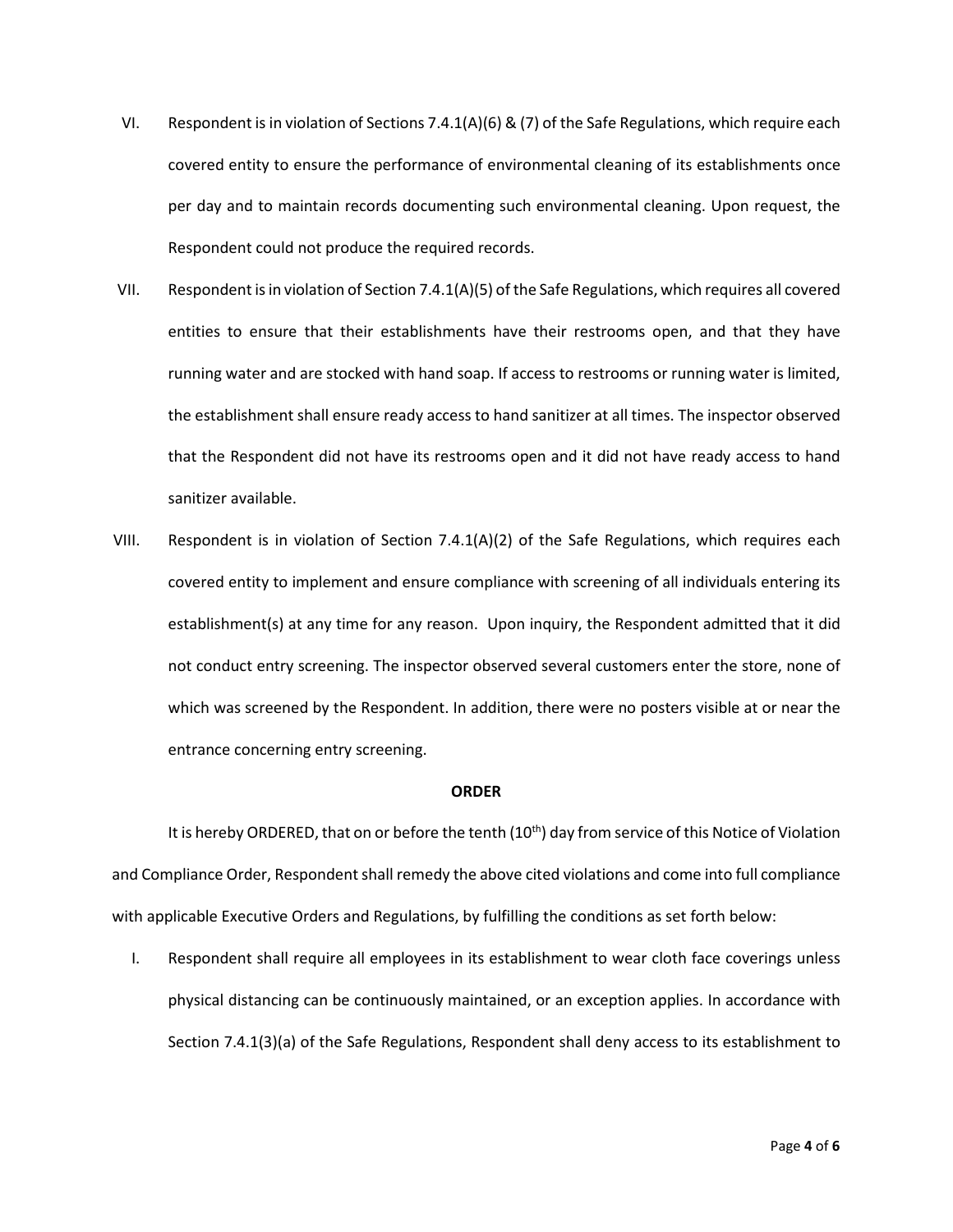any employee who refuses to wear a cloth face covering when required by the Safe Regulations unless an exception applies.

- II. Respondent shall designate a point of contact who is familiar with applicable Executive Orders and the Safe Regulations, and who will work with RIDOH on testing, contact tracing, case investigation, isolation and quarantine follow up.
- III. Respondent shall develop, maintain, and ensure compliance with a written plan for the safe operation of the establishment.
- IV. Respondent shall ensure compliance with its plan for safe operation, required pursuant to Section 7.4.1(A)(1) of the Safe Regulations, including compliance with, among other things, procedures consistent with the Safe Regulations relative to physical distancing at all times, to the extent feasible, and additional measures to be taken in high traffic, communal, or other areas where physical distancing is not feasible.
- V. Respondent shall ensure the placement of posters or signs at entry to its establishment educating any individual at the establishment concerning entry screening, required physical distancing, use of cloth face coverings, and other subjects as provided in guidance issued by RIDOH.
- VI. Respondent shall ensure the performance of environmental cleaning of its establishment once per day and maintain records documenting such environmental cleaning.
- VII. Respondent shall ensure that its establishment has itsrestroom open, and that they have running water and are stocked with hand soap. If access to restrooms or running water is limited, the establishment shall ensure ready access to hand sanitizer at all times.
- VIII. Respondent shall implement and ensure compliance with screening of all individuals entering its establishment(s) at any time for any reason.